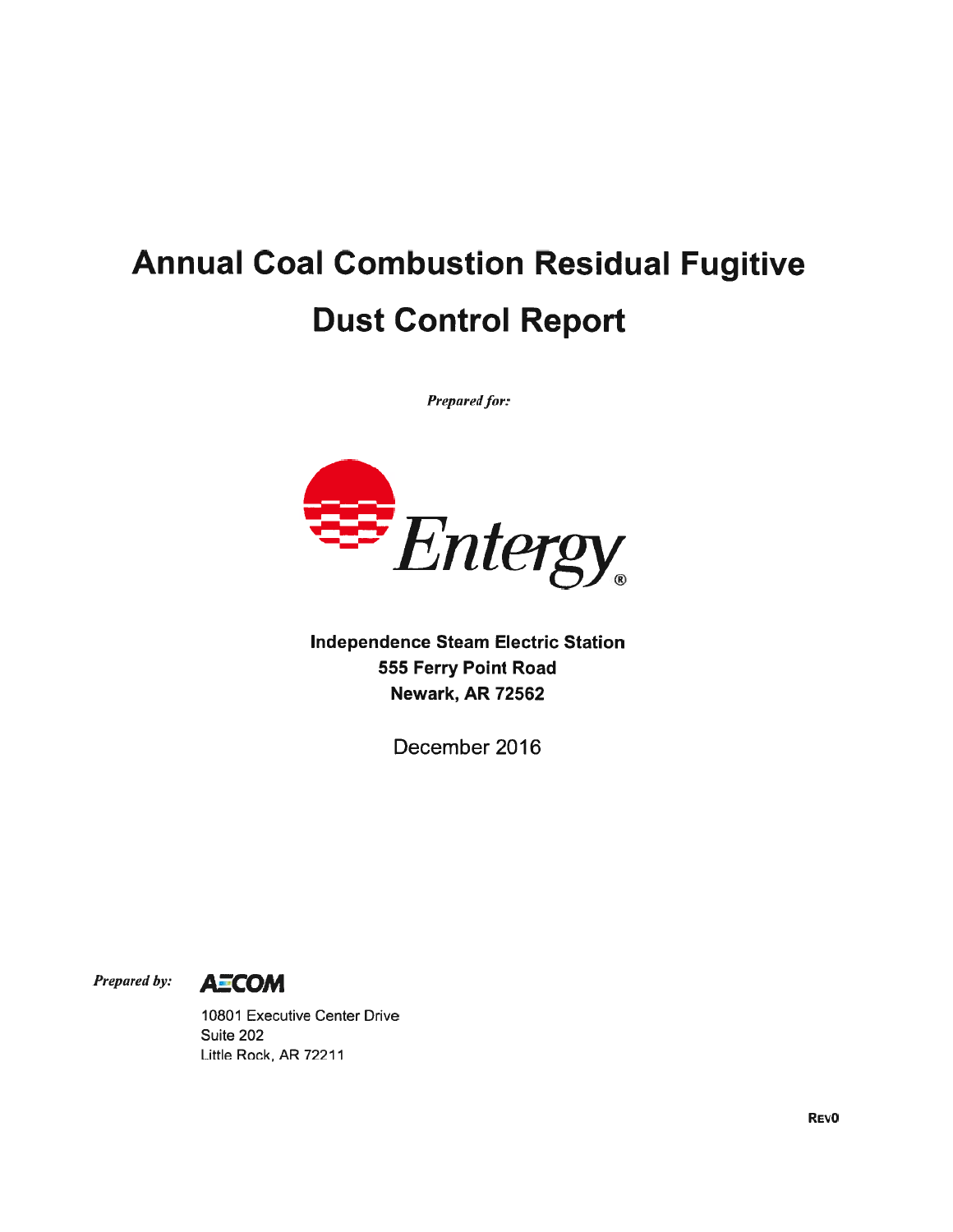## Independence Steam Electric Station ANNUAL CCR FUGITIVE DUST CONTROL REPORT

Reporting Year: 2016

Owner/Operator:  $\frac{1}{10}$  Owner/Onltays Leneral Managy 12/14/2016 me Title Date

This Annual OCR Fugitive Dust Control Report has been prepared for the Independence Steam Electric Station as required by 40 CFR 257.80(c). Section 1 provides <sup>a</sup> description of the actions taken to control OCR fugitive dust at the facility during the reporting year. Section <sup>2</sup> provides <sup>a</sup> record of citizen complaints received concerning OCR fugitive dust at the facility during the reporting year and <sup>a</sup> summary of any corrective measures taken.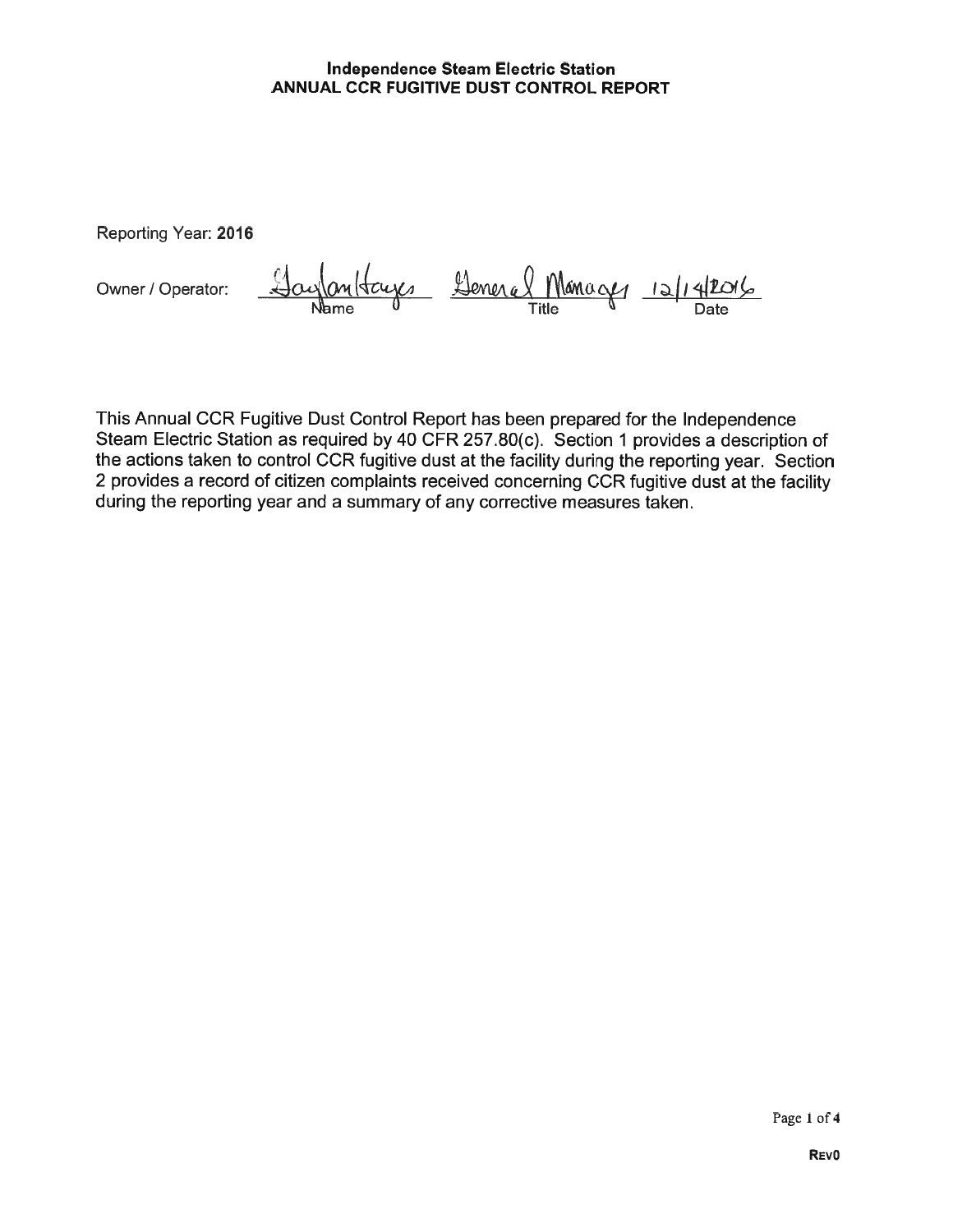| <b>PEDOD</b><br><b>L CONTRO</b><br><b>FUGITIVE DUST</b><br>Ξ<br>ر<br>らく<br><b>SHIND</b><br>Ś |
|----------------------------------------------------------------------------------------------|
|----------------------------------------------------------------------------------------------|

## Section 1 Actions Taken to Control CCR Fugitive Dust Section 1 Actions Taken to Control CCR Fugitive Dust

| Corrective Measures Taken, if any                             |                                                                             |                                                                               |                                                                          |                                                                                   |                                                                                                        |                                                                                                            |                                                                                                                 |                                                                                                          |                                                                                      |
|---------------------------------------------------------------|-----------------------------------------------------------------------------|-------------------------------------------------------------------------------|--------------------------------------------------------------------------|-----------------------------------------------------------------------------------|--------------------------------------------------------------------------------------------------------|------------------------------------------------------------------------------------------------------------|-----------------------------------------------------------------------------------------------------------------|----------------------------------------------------------------------------------------------------------|--------------------------------------------------------------------------------------|
| <b>CCR Fugitive Dust</b><br>Date of Observed<br>Event, if any | ≸                                                                           | ≸                                                                             | $\frac{8}{2}$                                                            | ≸                                                                                 | $\frac{1}{2}$                                                                                          | ≸                                                                                                          | ⋚                                                                                                               | ≸                                                                                                        | $\frac{\mathbf{A}}{\mathbf{A}}$                                                      |
| Actions Taken to Control CCR Fugitive Dust                    | Wet management of CCR bottom ash and CCR<br>fly ash placed in the landfill  | Water areas of exposed CCR in CCR landfill and<br>staging areas as necessary. | Wet management of mixed CCR material in<br>staging piles at the landfill | Pneumatically transfer dry CCR fly ash to storage<br>silos in an enclosed system. | dewatering bins located adjacent to the fly ash<br>bottom ash to<br>Hydraulically convey CCR<br>silos. | dewatering bins located adjacent to the fly ash<br>economizer ash to<br>Hydraulically convey CCR<br>silos. | in a partially enclosed<br>Load CCR transport tanker trucks and railcars<br>from the CCR fly ash silos<br>area. | Load CCR transport tanker trucks and railcars<br>from the CCR fly ash silos using a telescoping<br>port. | Load hydrated CCR bottom ash and economizer<br>ash mixture into covered dump trucks. |
| <b>CCR Activity</b>                                           | facility's CCR units<br>areas and in the<br>Management of<br>CCR in staging |                                                                               |                                                                          | Handling of CCR at<br>the facility                                                |                                                                                                        |                                                                                                            |                                                                                                                 |                                                                                                          |                                                                                      |

Page 2 of 4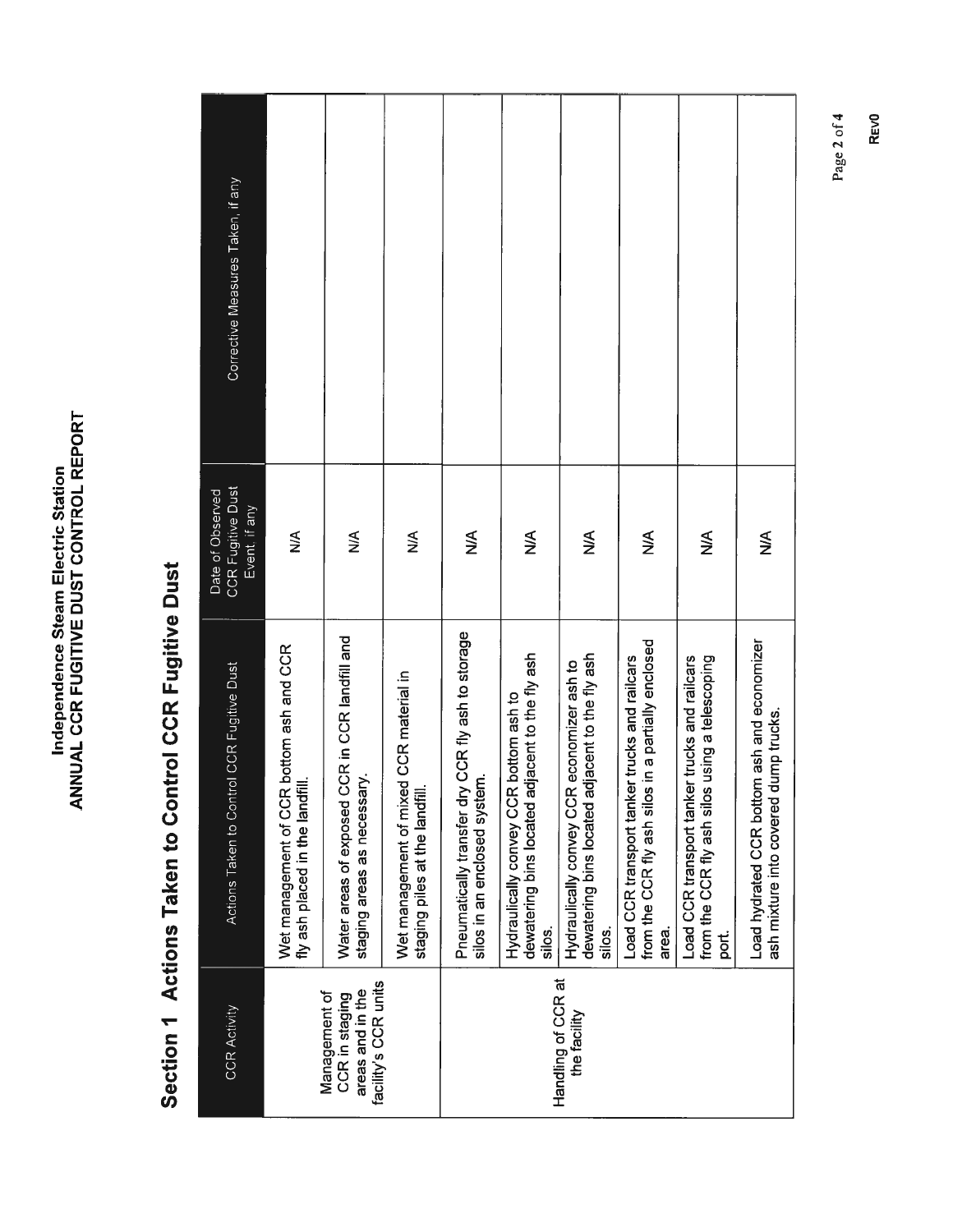Independence Steam Electric Station<br>ANNUAL CCR FUGITIVE DUST CONTROL REPORT

| <b>CCR Activity</b>                      | ol CCR Fugitive Dust<br>Actions Taken to Contr                                                                                                                                                                                                               | <b>CCR Fugitive Dust</b><br>Date of Observed<br>Event, if any | Corrective Measures Taken, if any |
|------------------------------------------|--------------------------------------------------------------------------------------------------------------------------------------------------------------------------------------------------------------------------------------------------------------|---------------------------------------------------------------|-----------------------------------|
| Handling of CCR at<br>the facility       | at the on-site landfill by<br>manner that slowly releases a controlled amount<br>of material over a short distance to minimize the<br>belly-dumping tanker or end-dump trucks in a<br>generation of airborne particulate matter.<br>CCR material is unloaded | ⋚                                                             |                                   |
|                                          | Dry CCR fly ash to be emplaced in on-site landfill<br>is hauled in enclosed tanker trucks.                                                                                                                                                                   | ≸                                                             |                                   |
|                                          | manner that minimizes fugitive dust formation.<br>employed during the disposal process in a<br>Water or chemical dust suppressants are                                                                                                                       | ≸                                                             |                                   |
|                                          | Dry CCR fly ash to be transported off-site for sale<br>is loaded into fully enclosed tanker trucks or fully<br>enclosed rail cars.                                                                                                                           | $\frac{1}{2}$                                                 |                                   |
| CCR at the facility<br>Transportation of | CCR materials transported in open top trucks are<br>either covered by tarp or travel under a spray bar<br>to condition the layer of exposed material to form<br>a thin encapsulated layer.                                                                   | $\leq$                                                        |                                   |
|                                          | The speed of vehicles within the landfill boundary<br>5 mph.<br>is limited to no more than                                                                                                                                                                   | ≸                                                             |                                   |
|                                          | imited to no more than<br>25 mph on the landfill access road.<br>The speed of vehicles is li                                                                                                                                                                 | $\frac{1}{2}$                                                 |                                   |
|                                          | Vehicular traffic not associated with ash<br>minimized.<br>management activities is                                                                                                                                                                          | ≸                                                             |                                   |
|                                          | The paved landfill access road is wetted using a<br>watering truck on an as-needed basis. A dust<br>control agent may be added to reduce fugitive<br>dust emissions.                                                                                         | ≸                                                             |                                   |

Page 3 of 4